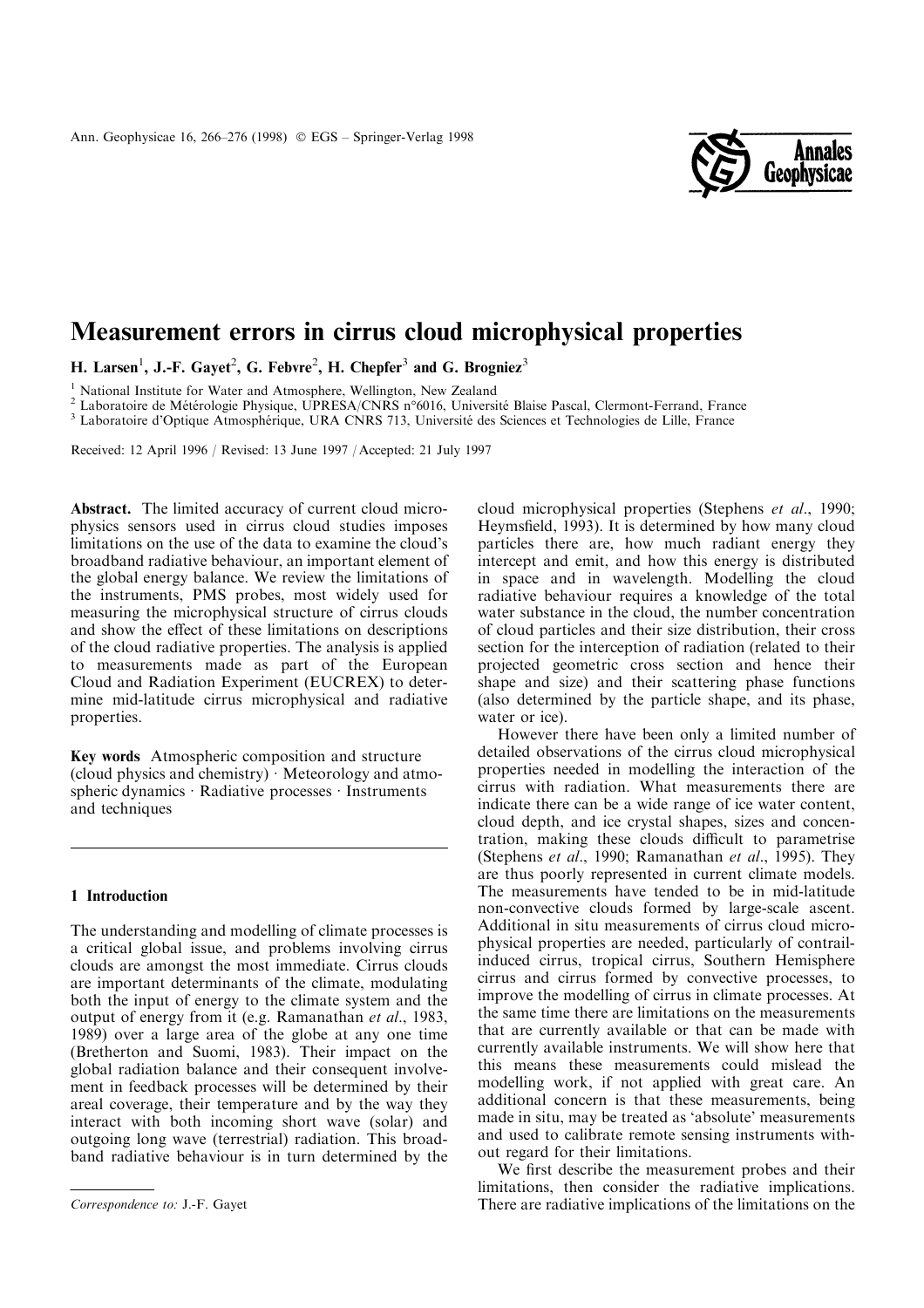measurement of particle shape, on the detection of small particles and on the determination of integrated measures of cloud water. These implications are demonstrated through analysis of measurements made as part of the field phase observations within the European Cloud and Radiation Experiment (EUCREX). These observations were made in several areas in Western Europe to determine mid-latitude cirrus microphysical and radiative properties (Raschke, 1996).

#### 2 PMS probes

Most available in situ cirrus microphysics measurements have been made using aircraft-borne optical imaging or scattering probes, commercially available PMS 2D-C and PMS FSSP-100 respectively (Knollenberg, 1976). There are a limited number of measurements on ice crystals captured on replicators (e.g. Cooper and Vali, 1981; Heymsfield, 1986) and new instruments are now coming into use: the counterflow virtual impactor or CVI (Ström and Heintzenberg, 1994), an advanced replicator (Strauss et al., 1995), holographic cloud particle imaging systems (Brown, 1989; Lawson, 1995), an evaporative technique for total water measurements (Nicholls et al., 1990), the video ice particle sampler (McFarquhar and Heymsfield, 1996) and a polar nephelometer (Gayet et al., 1997; Crépel et al., 1997). There are also less widely used PMS probes (FSSP-300, 260X-1D-C, 2D-Grey, 2D2-P) which can be used to extend the data available and so overcome some of the limitations of the other probes. For the moment the alternatives offer a check on the PMS 2D-C and PMS FSSP-100 data rather than a useful database on cirrus microphysics in their own right.

During EUCREX some CVI, advanced replicator, holographic and total water measurements were available but the vast bulk of the data are from the PMS 2D-C and PMS FSSP-100. Thus, users of EUCREX data in particular should realise that unless otherwise indicated the data has the limitations described.

#### 2.1 PMS 2D-C probe

The data from these probes are recorded as two dimensional images of individual cloud particles, sometimes several hundred per second, passing through the sampling volume of the instrument. Typically the probe covers a particle size range of  $25-800 \mu m$  with a pixel size of  $25 \mu m$ . The analysis techniques use specific algorithms applied to the image of each particle to identify that particle's shape and size (Heymsfield and Parrish, 1978; Duroure, 1982; Heymsfield and Baumgardner, 1985; Duroure et al., 1994; Fouilloux et al., 1997) and to determine particle concentration.

The accuracy and consistency of the 2D-C probes has been examined (Gayet *et al.*, 1993) as part of the ICE/ EUCREX programme to determine cirrus microphysical properties. Although development and use of the 2D-C probe unquestionably represents a great advance

in cloud physics instrumentation, inherent probe and data analysis shortcomings limit the conditions under which the data can be relied on. There are four problems in particular, related to: (1) the determination of the absolute particle number concentration, (2) the identi fication of particle shape, (3) the limited range of sizes of particles over which the measurements can be made and (4) the limited sample volume of the probes.

The first problem, in determining the absolute number concentration, comes from three sources. The major one relates to the data handling in different probes. Figure 1 shows the size spectra obtained simultaneously from three 2D-C probes mounted close together on the same aircraft during a flight in cirrostratus at a temperature of around  $-35$  °C (Gayet et al., 1993). The probes show large differences in particle concentration for the larger sizes, even although measuring closely spaced volumes of the same cloud. The differences appear to be due to instrumentation problems rather than true cloud differences (Gayet et al., 1993), and are related particularly to the probe version being used, with the updated 2D2-C version apparently detecting some 50% more images than the original version 2D-C. The second source of concentration measurement problems arises through the poor definition of the sampling volume, associated with response time problems. This would be expected to affect primarily the smaller size channels  $(25-100 \mu m)$ , causing a greater degree of undercounting of small particles than larger particles, as shown theoretically by Baumgardner et al. (1986) and Baumgardner (1987). These authors proposed airspeed corrections on size and sample volume which should adequately account for electronic response-time problems, but these corrections are often not applied, the investigators being unfamiliar with the probes and their limitations. The third concentration measurement problem arises in the software used for



Fig. 1. Particle-size spectra obtained from simultaneous measurements by three different PMS 2D-C probes for a 2-mn segment in a cirrostratus cloud. An example of corresponding sample ice-crystal habits is shown in the *upper-right* of the figure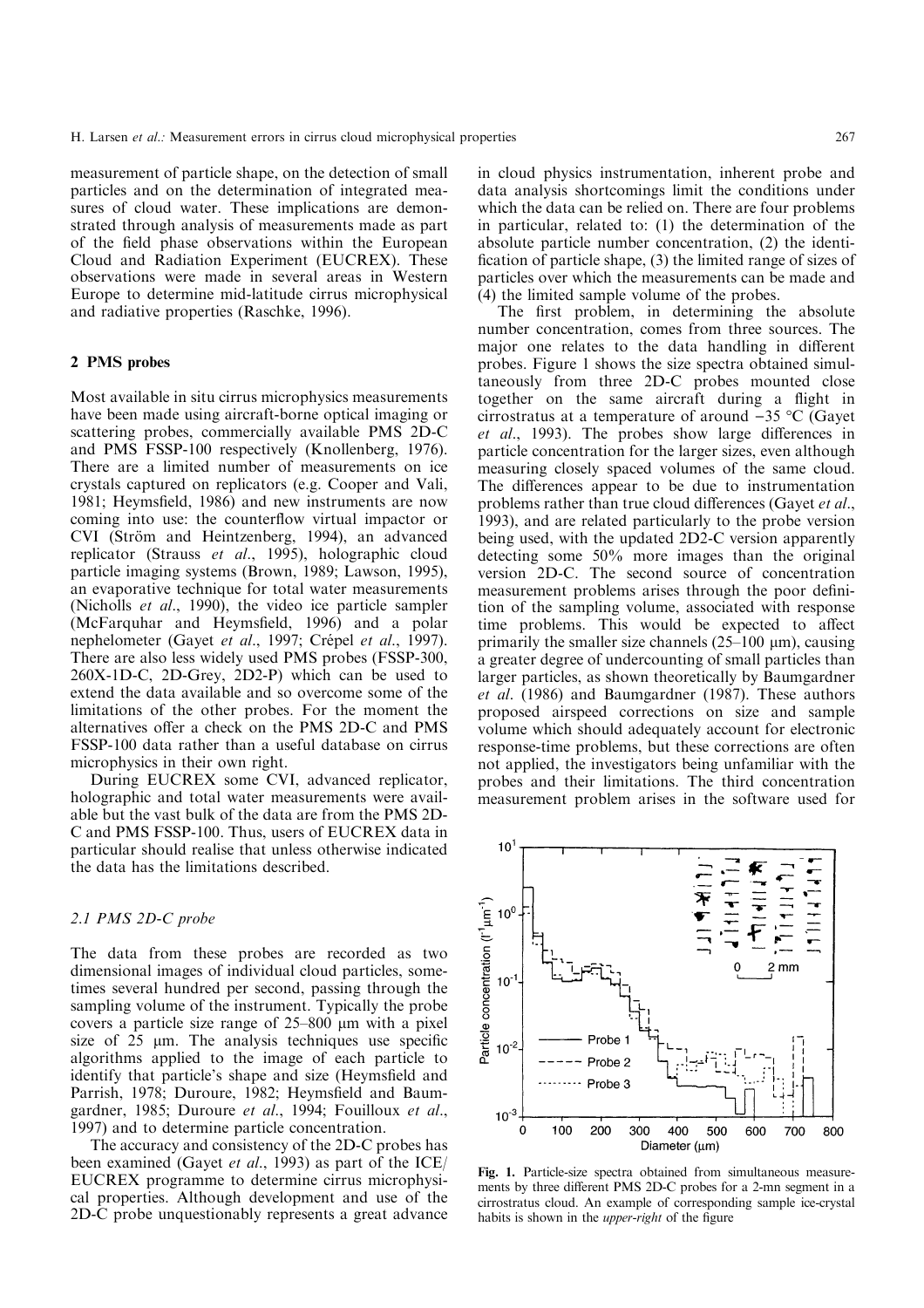

Fig. 2. Comparison of the ice water content (IWC) obtained from two methods of data processing (M1, M2) applied to a same data set (cirrus measurements performed near  $-30^{\circ}$ C during mission 210 of the International Cirrus Experiment ICE/EUCREX)

data analysis. Figure 2 illustrates the differences in the ice water content (IWC) determined by using two different methods of data processing which have been used at various times by different groups (Gayet et al., 1990), here applied to the same data set (cirrus measurements performed at around  $-30$  °C). The methods differ in the way the sampling time is calculated. The differences lead to relative errors of up to  $50\%$ , suggesting the need for the development of a common processing scheme in order to reduce the uncertainties in results. It also illustrates the care is necessary when comparing measurements made during multi-aircraft experiments. (Details of the derivation of IWC from 2D-C probe data can be found in the Appendix)

The second problem with the 2D-C relates to shape measurement (e.g. Duroure et al., 1994). The techniques of data analysis involve intensive computer use but even so, are able to identify reliably only relatively regular crystal shapes. In practice a large natural variability in crystal shapes is often found (due to the presence of spatial dendrites, or aggregates, for example). In such cases a large percentage of the particles are classified simply as 'irregular'. Their shapes, and hence their optical properties and their mass are not adequately determined as a function of size, and their contribution to the derived cloud parameters cannot be evaluated and may be neglected. Recent work by Fouilloux et al.  $(1997)$  offers some improvement in shape analysis.

The third problem is that the range of sizes of particles for which the shapes and sizes can be reliably registered by the PMS probes is very limited, because of the low resolution (the image space is only 32 pixels wide) and the optical distortions of the probes due to diffraction and partial transmission (Korolev  $et$   $al$ . 1991). Particle shape recognition is unreliable for ice crystals less than about  $100 \mu m$  maximum dimension, as this represents typically only four image pixels for this probe. It is also unreliable for particles which overlap an edge of the image area (giving a truncated image), either because the particles are too large for the 32 pixel wide imaged area or because they passed through the probe sampling volume near its edges. In many cases these images are simply rejected in the analysis. In order to minimize the subsequent size limitation effects, Heymsfield and Parrish (1978) proposed a computational technique which increases the sampling volume and size range of the instrument when the particles can be assumed to be spherical, by estimating the true size from the partial images, but the range remains limited. In the mid-latitude non-convective cirrus studied during EUC-REX very few particles larger than the size range of the 2D-C were found and as we will see in Sect. 4 and 5.2, much larger errors arise from the lack of reliable measurements of small ice particles in the size range  $1-$ 50 lm. Studies of anvil-induced cirrus or tropical convectively-formed cirrus on the other hand need measurements of larger precipitating ice particles because the considerable mass carried by those particles, as reported by Heymsfield (1986) and Heymsfield et al. (1990). In this case other instruments such as the PMS 2D-P (nominal size range  $0.2$  mm $-6.4$  mm) must be used to extend the range of the 2D-C.

The fourth problem with the 2D-C relates to its limited sample volume, which results in particles which have a low concentration (typically the largest particles) being poorly sampled. The technique of Heymsfield and Parrish (1978) significantly extends the sample volume. However in situations where larger precipitating particles are present they are still not likely to be adequately sampled and a probe with a larger sampling volume (and size range), such as the 2D-P, must be used.

Some of the problems noted can be minimised by careful use. Nevertheless Moss and Johnson (1992), considering the data from a total of 11 flights in cloud, found that their analysis algorithms rejected an average of 77% of particle images, and they based their assessment of cloud microphysical properties on the remaining 23% of images. Considering that many of these rejected images will have been rejected by the analysis algorithms precisely because the particles they depict are not like those in the images accepted, the danger in accepting the 23% as representative of the cloud is apparent. This limitation affects the confidence which can be placed in both the description of particle shapes present, and the estimates of size  $-\text{integrated}$ quantities such as ice water content. While recent analysis techniques offer some improvement (Duroure et al., 1994; Fouilloux et al., 1997), the accuracy of estimates of derived quantities sensitive to particle shape, such as radiative parameters and mass-integral quantities, remains limited.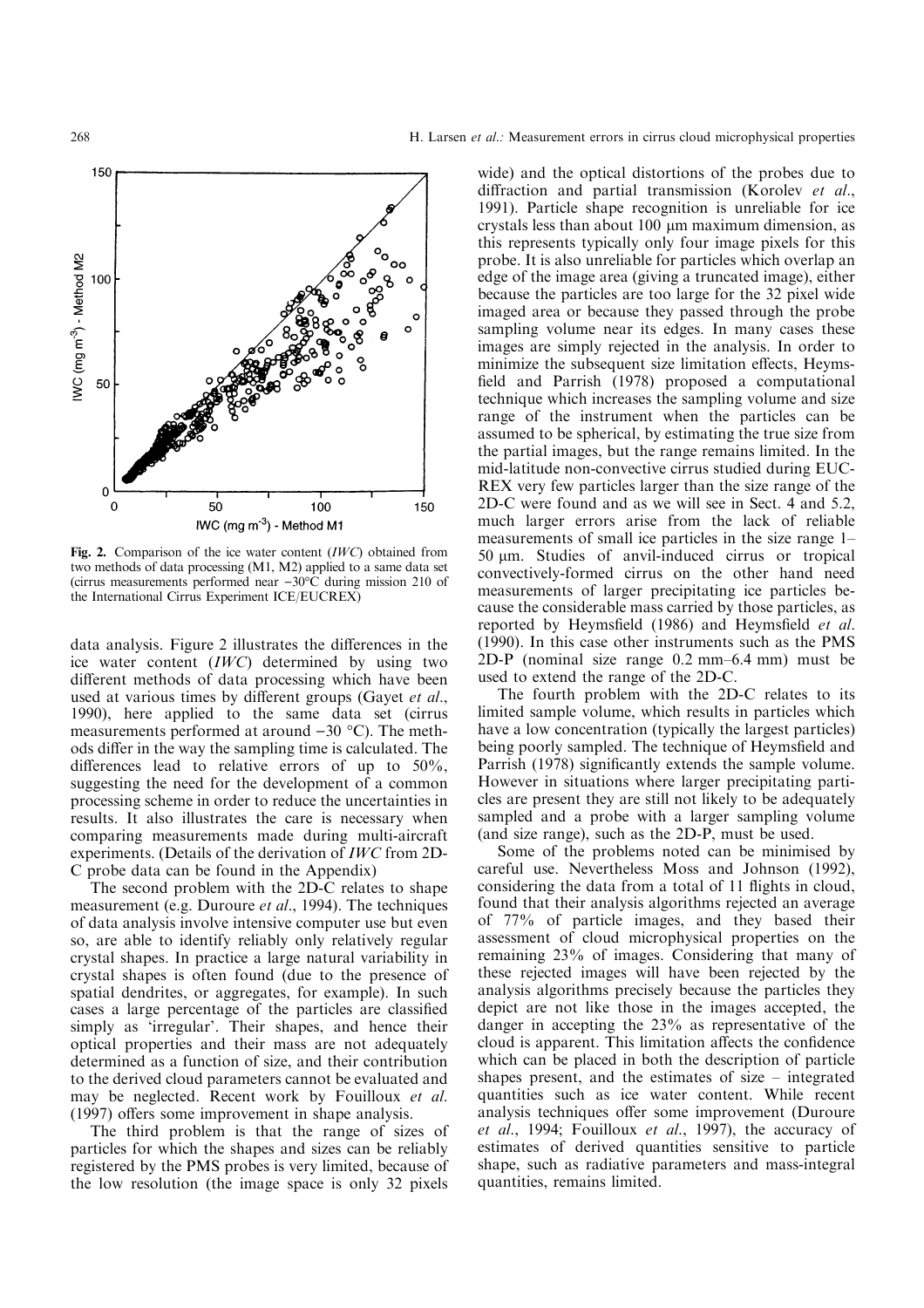H. Larsen *et al.*: Measurement errors in cirrus cloud microphysical properties 269

#### 2.2 PMS FSSP-100 probe

The FSSP-100 probe operates by measuring directly the light scattering properties of each particle, integrated over a narrow range of angles. It has proved an excellent instrument for measuring spherical water droplets in an all-water cloud (e.g. Cerni, 1983).

In the absence of any other more reliable instrument working in this range of particle size, the FSSP-100 has also been used for the detection of small ice crystals, rather than water drops, in support of the interpretation of cirrus radiative properties (Platt et al., 1989; Heymsfield and McFarquhar, 1996). However Vali et al. (1980), Gardiner and Hallett (1985), and others since, found that the FSSP-100 is highly unreliable for the counting and sizing of small ice crystals and for droplets in the presence of ice crystals. Their data indicated that the number concentrations in FSSP-measured size spectra may be erroneously enhanced 1 to 2 orders of magnitude by the presence of ice particles. It is presumed that the overcounting is generated by ice particles outside the normal sampling volume of the instrument, which because of their shape are able to generate scattering signals mimicking those of particles within the sampling volume. Only under very specific conditions when all the ice is in the form of small quasispherical particles, such as in cirrus formed from recently generated aircraft contrails, does the FSSP probe appear to give reliable measurements in clouds containing ice (Gayet et al., 1996 a).

Therefore, unless there is independent evidence that the ice particles are spherical, FSSP-100 measurements of smaller particles in cirrus should not be relied on.

Some of the new instruments have been developed specifically to provide more reliable small ice crystal measurements: the video ice particle sampler (VISP, McFarquhar and Heymsfield, 1996) and the advanced replicator (Strauss et al., 1995) can both provide images of particles as small as  $5 \mu m$  and the polar nephelometer can measure optical and microphysical parameters of particles down to about 1 µm (Gayet et al., 1997; Crépel et al., 1997). The recently developed PMS FSSP-300 also may be reliable in ice crystal clouds when the particles are small (Heymsfield and Miloshevich, 1995).

### 3 Particle shape and cloud radiative properties

#### 3.1 Radiative transfer calculations

We now consider the radiative implications of the limitations on the measurement of particle shape noted already. The cloud albedo calculations are made using Zdunkowski's method (1980). We assume the cirrus cloud is over sea which has a reflectivity of  $0.05$ ; the aerosol distribution between the cloud and sea is continental (WCRP, 1986); and that scattering has no effect on the cloud infra-red emissivity. These assumptions are appropriate for the mid-latitude nonconvective cirrus measured over the North Sea during EUCREX.

The cloud albedo, which determines the amount of solar radiation reflected back to space from the cloud, is dependent on the scattering properties (generally expressed as the scattering phase functions) of the individual cloud particles, in turn dependent on their shape. The emissivity (which determines the cloud interactions with long wave terrestrial radiation) is also affected by particle shape, but less so particularly as the particle size approaches the wavelength.

It is difficult to model the radiative scattering from complex shaped ice crystals. For water clouds, with spherical droplets, the scattering phase function can be determined from Mie theory but there is as yet no equivalent theory for scattering from ice crystals. Nevertheless, scattering by simple shaped (hexagonal) and bullet-rosette ice crystals has been computed (e.g. Brogniez, 1988; Takano and Liou, 1989; Iaquinta et al., 1995) by using ray tracing techniques in order to generate scattering phase function for arbitrary orientations.

#### 3.2 Simple-shaped ice crystals

Calculations of cloud albedo and emissivity using the special cases of spherical, simple hexagonal column and simple hexagonal plate shapes are sufficient to indicate the sensitivity to the non-sphericity of the cloud particles. Figure 3a shows the calculated cloud albedo as a function of the solar zenith angle at a wavelength of 0.55 µm and for these three simple geometrical shapes of particles assuming a constant ice water content over all the cloud depth. For a given solar zenith angle the albedo of an extended cloud calculated for a cloud of ice sphere particles is seen to be around twice as high as for a cloud of ice column or plate particles. Substantially larger differences are found for the calculated infra-red emissivity of the clouds, at a wavelength of 11  $\mu$ m (Fig. 3b). The infra-red emissivity for a cloud of ice sphere is three times greater than for one of column particles.

#### 3.3 Irregular particles

The in-situ measurements show most cirrus particles are irregular, at least in 2-D projection (e.g. Moss and Johnson, 1992). The scattering phase function calculations, which are difficult for simple-shaped crystals, are essentially not possible at present for these irregular shaped particles. There is evidence from remote measurements of the radiative characteristics at several wavelengths that in some situations a simple geometrical shape may be considered as a sufficient approximation to determine the radiative properties of an ice crystal cloud (Brogniez et al., 1995). The alternative, to get direct in situ measurements of the scattering phase functions, has only recently become possible (Gayet et al., 1997). Figure 4 illustrates two examples obtained during a mountain top cloud experiment using the prototype of a new instrument developed for this purpose, an airborne polar nephelometer (Crépel et al.,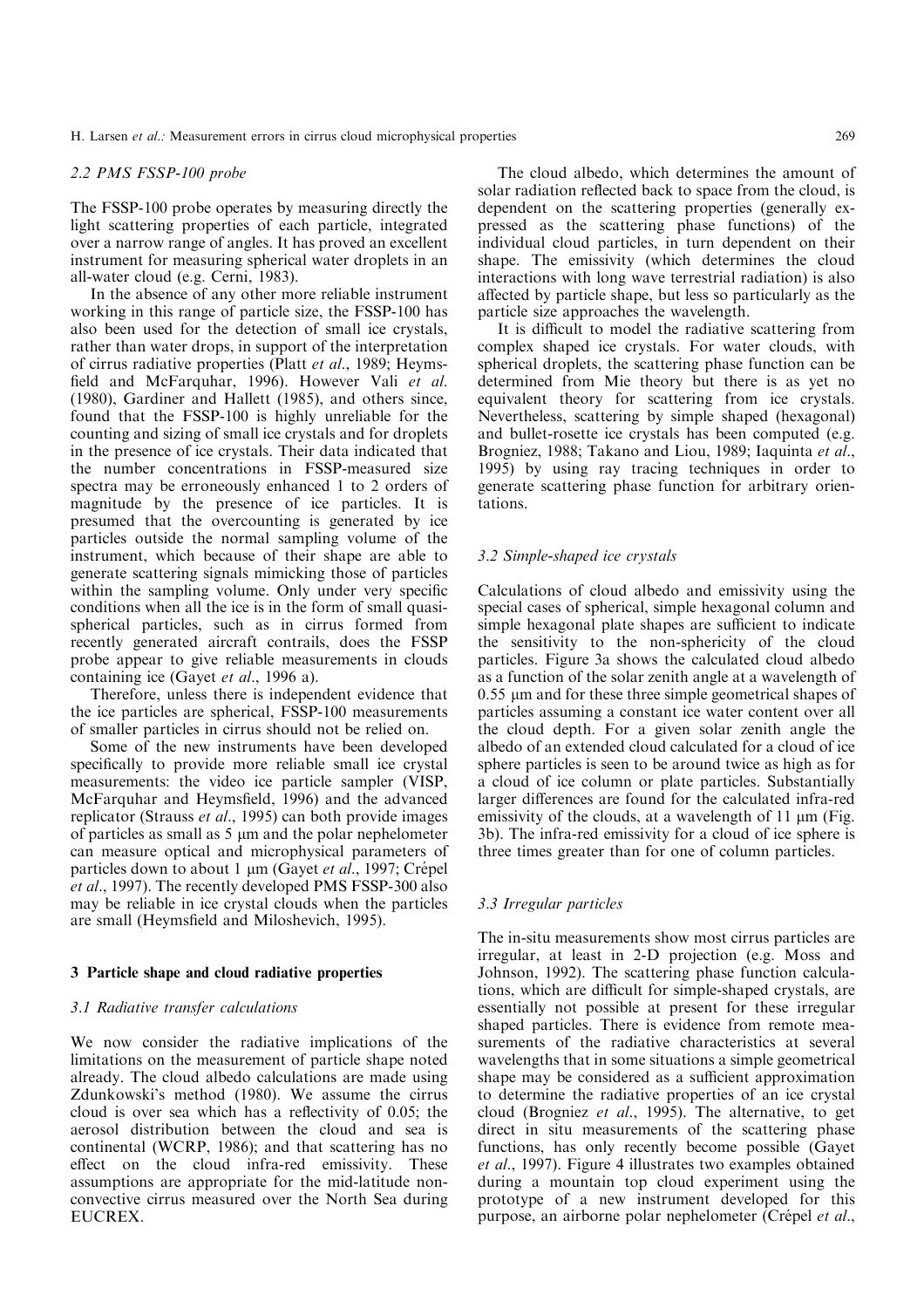

Fig. 3. a Calculated cloud albedos as a function of the solar zenith angle for a cloud geometrical thickness of 2 km, an  $IWC$  of 8 mg m<sup>-</sup> and a sea reflectivity  $r_s = 0.05$ . Three particle shapes are considered:

1997). The scattering phase function integrated over a small sample of cloud is obtained. One scattering phase function in Fig. 4 is from a cloud of water droplets only and the other from a cloud of ice particles with irregular shapes. The results show that the ice crystals scatter much more light in the side scattering directions (70 to 130°) than the cloud droplets. They are much more similar in this respect to the column and plate crystals modelled already than to spheres. The results therefore indicate that cirrus models which assume the ice crystals scatter as though they are spherical particles may induce substantial differences in estimated cloud radiative properties, and emphasise the need for improved



Fig. 4. Examples of scattering phase function measured by the polar nephelometer in the open wind tunnel located at the top of the Puy de Dôme mountain for two typical cloudy conditions: (1) water droplets and (2) ice crystal particles (irregular shaped)



ice sphere, column and plate. b Calculated infra-red emissivity as a function of the cloud geometrical thickness for an *IWC* of 8 mg m<sup> $-$ </sup> . Three particle shapes are considered: ice sphere, column and plate

information on the true scattering phase functions of real cirrus.

#### 3.4 Small particle shape

In many studies information on the shape of ice crystals in cirrus comes largely from the 2D-C images, and is therefore usually only available for particles larger than 100 µm maximum dimension. It is not necessarily reasonable to assume that any small particles will have the same shape as the larger, observable, ones particularly when these are complex. Our experience from the observation of replicas is that the small particles tend to be of relatively simple form, but this result is at present unquantifed. Certainly at larger sizes an increasing complexity with increasing size has been documented in cumuliform ice clouds (Duroure et al., 1994) and a similar effect may be expected in cirrus.

## 4 Ice crystal size distribution and cloud radiative properties

There appear to be many small ice crystals in cirrus clouds, with evidence suggesting that the tops of cirrus (Heymsfield et al., 1990), cirrus at cold temperature (Platt et al., 1989) and contrails (Gayet et al., 1996 b) have the greatest potential for producing small ice crystals (smaller than 50  $\mu$ m). Ignoring the presence of these particles, because their concentration and radiative properties cannot be quantified with the existing instrumentation, can lead to significant errors in radiative models (Kinne et al., 1992; Takano et al., 1992). Kinne and Liou (1989) illustrated the effect of the size distribution of the crystals by assuming hexagonal ice crystals distributed with two different size spectra, and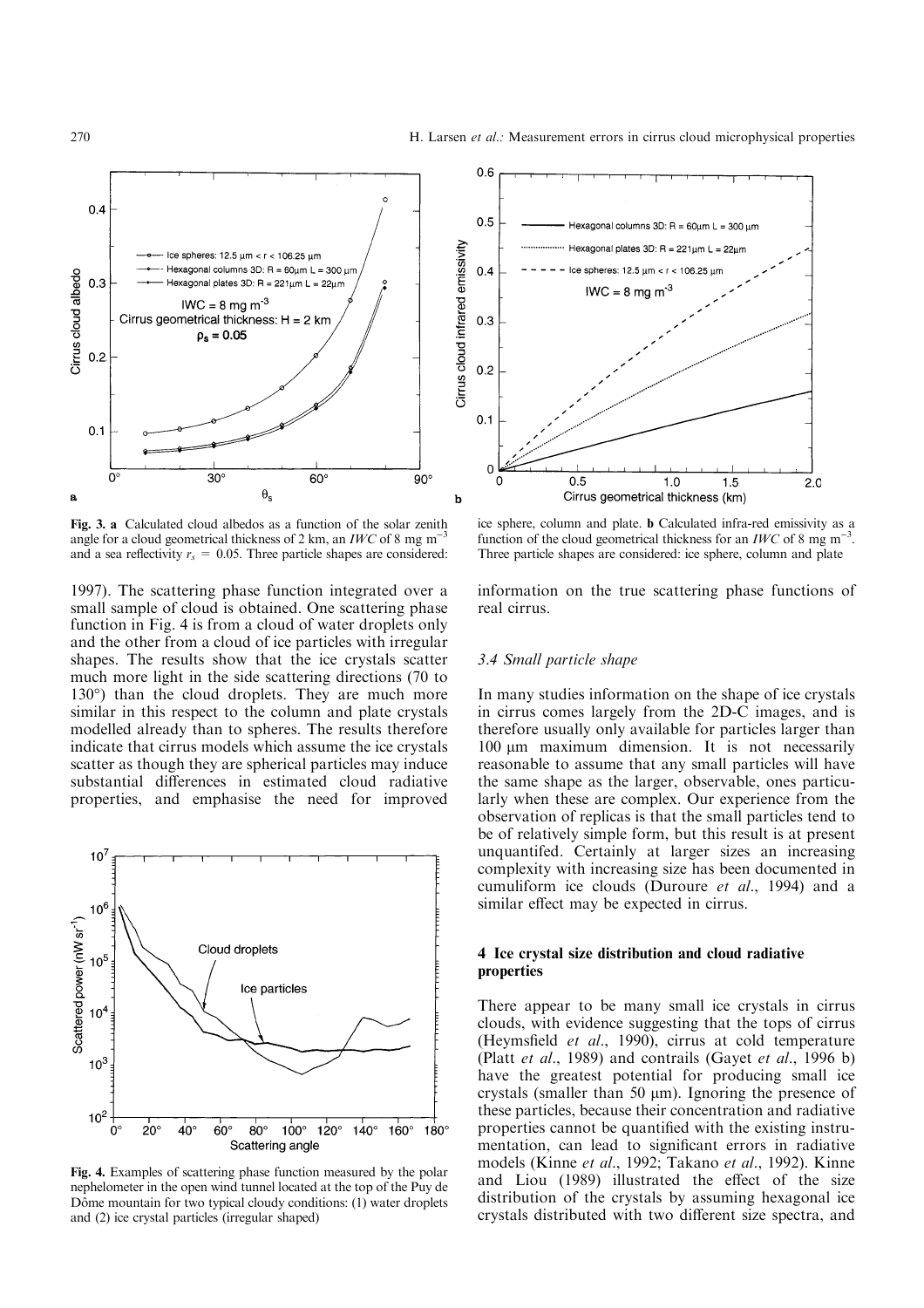showed that `small ice' crystals (in their case from 20 to  $100 \mu m$  diameter) dominated the effect of larger particles on the solar albedo. Arnott et al. (1994) showed that small particles can contribute significantly to and sometimes dominate both the solar extinction and the infra-red emission. Yet the cloud radiative properties are usually deduced from the available 2D-C measurements alone (e.g. Heymsfield et al., 1990).

Figure 5 shows a particle size distribution obtained with the 2D-C and FSSP probes during the Interna-



Fig. 5. Distribution of the ice particle size obtained over the North Sea during the ICE experiment. Crosses are relative to the 2D-C probe and triangles to the FSSP probe. The solid curve is the least square polynomial fit used in the radiative calculations



Fig. 6. a Calculated cloud albedos as a function of the solar zenith angle for a cloud geometrical thickness of 2 km and  $r_s = 0.05$ . The curve a refers to the size distribution including the contribution of the small particles (*IWC* = 8 mg m<sup>-3</sup>), *curve b* is relative to the truncated size distribution from 12.5 mm ( $\mathit{IWC} = 6$  mg m<sup>-3</sup>) and curve c refers

tional Cirrus Experiment (ICE/EUCREX, Raschke et al., 1990) in contrail-induced cirrus over the North Sea (Gayet *et al.*, 1996b). In this special case the cirrus was apparently formed of quasi-spherical particles and it is possible both to measure the full size distribution down to  $3 \mu m$  diameter with high spatial resolution (because the FSSP is reliable in this special case, see Gayet et al., 1996a) and to model the radiative properties of the particles. The cloud radiative properties have been calculated for three cases: (1) considering the contribution from all particles with diameter larger than 1.5  $\mu$ m (both FSSP and 2D-C measurements), (2) considering the contribution only from particles with diameter larger than 12.5  $\mu$ m (i.e. 2D-C data alone), and (3) considering the contribution only from particles with diameter larger than 12.5  $\mu$ m, as for (2), but with the particle concentrations scaled (retaining the same form of the distribution as in Fig. 5) so that the ice water content for this cloud is the same as that for that represented by (1). Case (3) is relevant to the situation where the *IWC* is independently measured or prescribed by a model rather than being derived from 2D-C measurements. The results of these calculations are shown in Fig. 6a for cloud albedo. Not having data on the small particles present (diameter 1.5 to 12.5  $\mu$ m) leads to a noticeable decrease in calculated cloud albedo, around 30% between cases (1) and (2), due to both the radiative properties of small particles and the IWC differences (6 mg m<sup>-3</sup> instead of 8 mg m<sup>-3</sup>). The differences between cases (1) and (3), which are characterized by a same IWC, are less (around 20%) but highlight the effect of the cloud ice water being distributed into smaller particles.

The sensitivity of the long wave radiative properties of cirrus to the small particles is seen in Fig. 6b, which



to the truncated size distribution from 12.5 mm which is weighted in order to have the same *IWC* (8 mg m<sup>-3</sup>) as the size distribution including the small particles. b Calculated cloud infra-red emissivity as a function of the geometrical thickness for the three particle distributions considered in Fig. 6a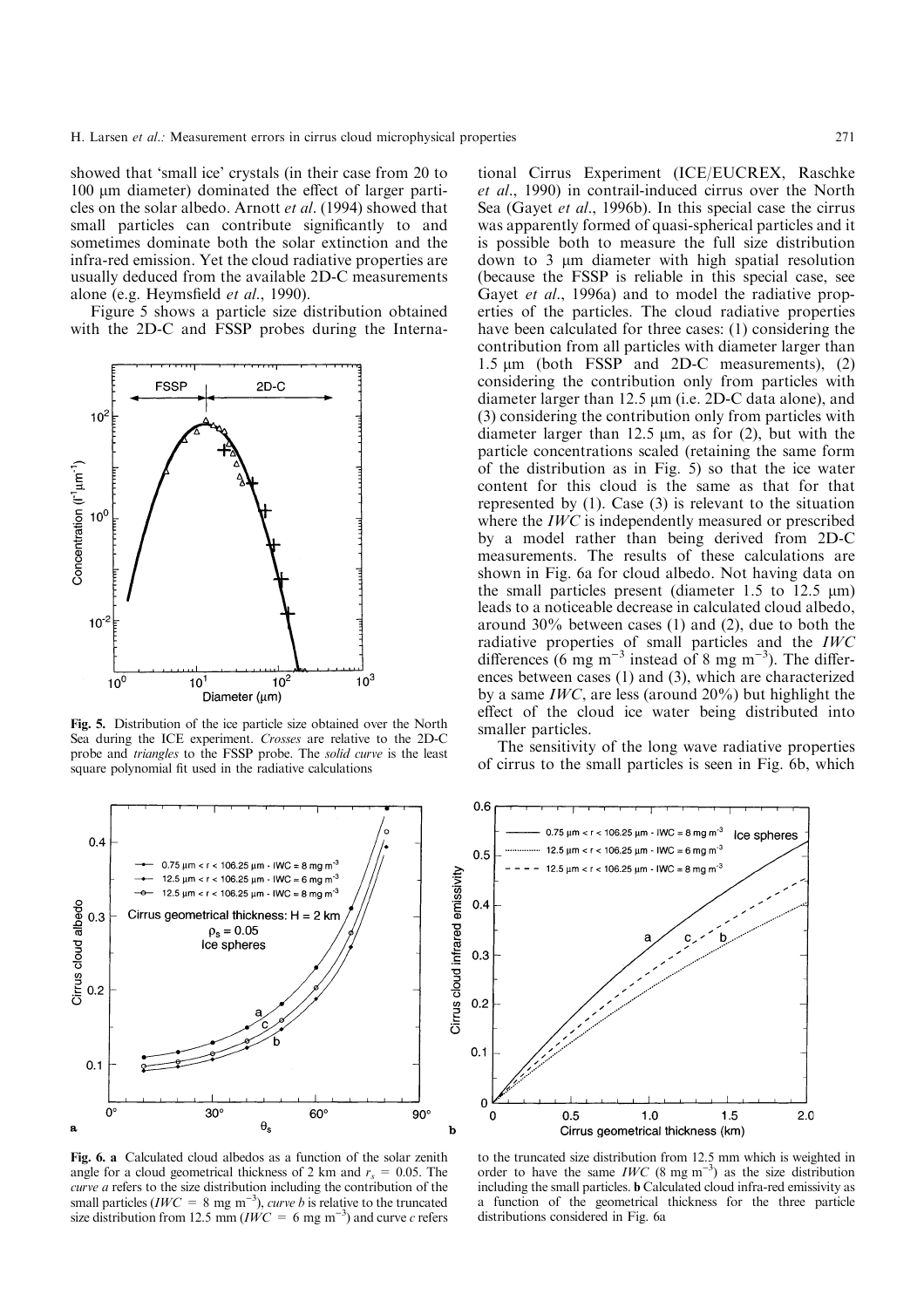shows the infra-red emissivity (at a wavelength of  $11 \mu m$ ) as a function of the cloud geometrical thickness for the same three particle distributions used in Fig. 6a. For clouds with the same cloud ice water content, cases (1) and (3), there is a noticeable increase (about 20%) in the infra-red emissivity when the distribution of water substance into the smaller particle sizes is taken into account. As for the short wave properties, the effect of the small particles is more marked (reaching 35% in the example of Fig. 6b) if their contribution to the ice water content of the cloud is not considered.

#### 5 Integrated parameters

The radiative properties of cirrus are frequently expressed in terms of the integrated (bulk, or macrophysical) cloud parameters such as the ice water content IWC and its vertical integral (ice water path), extinction coefficient  $(\sigma)$  and effective radius (Re). This is particularly so for the long wave emissivity (Paltridge and Platt, 1981), a sensitive parameter in climate models (Liou, 1986). Ice water contents reported in the literature have been obtained from 2D probe measurements by integrating the size-spectra. We give quantitative examples of the errors which may arise due to the probe limitations when the radiative properties are expressed in terms of the integrated parameters.

#### 5.1 Particle concentration

The differences in measured particle concentration arising from differences between supposedly similar probes, as shown in Fig. 1, can lead to large uncertainties in *IWC* and  $\sigma$  estimates (Gayet *et al.*, 1990). In Fig. 7 (from Gayet et al., 1993) the ice water contents obtained simultaneously by two PMS 2D-C probes (P1, P2) mounted close together on the same aircraft are plotted. The results show that probe P2 overestimates the IWC values by a factor of around 1.8 compared with probe P1. The visible extinction coefficient profiles estimated from probes P1 and P2 during cirrus cloud sampling at different levels (see Fig. 8) appear to be quite different and this leads to discrepancies in visible optical depth values ( $\delta = 0.15$  and 0.30 respectively).

Errors from the method of data processing are also reflected in the integrated parameters, the differences in Fig. 2 representing as much as  $50\%$  difference in the IWC estimates.

## 5.2 Particle shape

The *IWC* determination is also strongly dependent on the particle recognition scheme and on the uncertainties in mass-size relationships (Darlison and Brown, 1988). In cirrus clouds irregular shaped, bullet-rosette and columnar ice particles are all commonly observed. Figure 9 shows a comparison of IWC values obtained using size-to-mass relationships relevant to bullet-ro-



Fig. 7. Comparison of the IWC obtained from two PMS 2D-C probes (P1, P2) mounted close together on the same aircraft (cirrus measurements performed near  $-30$  °C during the mission 210 of the International Cirrus Experiment ICE/EUCREX)



Fig. 8. Vertical profiles of the extinction coefficient at 1.06 mm deduced from measurements of two PMS 2D-C probes (P1, P2) during the sampling at different levels of a cirrus cloud

settes (labelled R1 on Fig. 9) and irregular particles (R2) respectively. The differences in the  $IWC$  estimates are the same order of magnitude as those introduced by the concentration uncertainties discussed already. The subsequent accuracy of  $\sigma$  is better because this parameter can be derived from the cross-sectional area  $(A)$  of ice particles (see Eq. 2 in Appendix) which is directly measured by the 2D probe (Duroure *et al.*, 1994).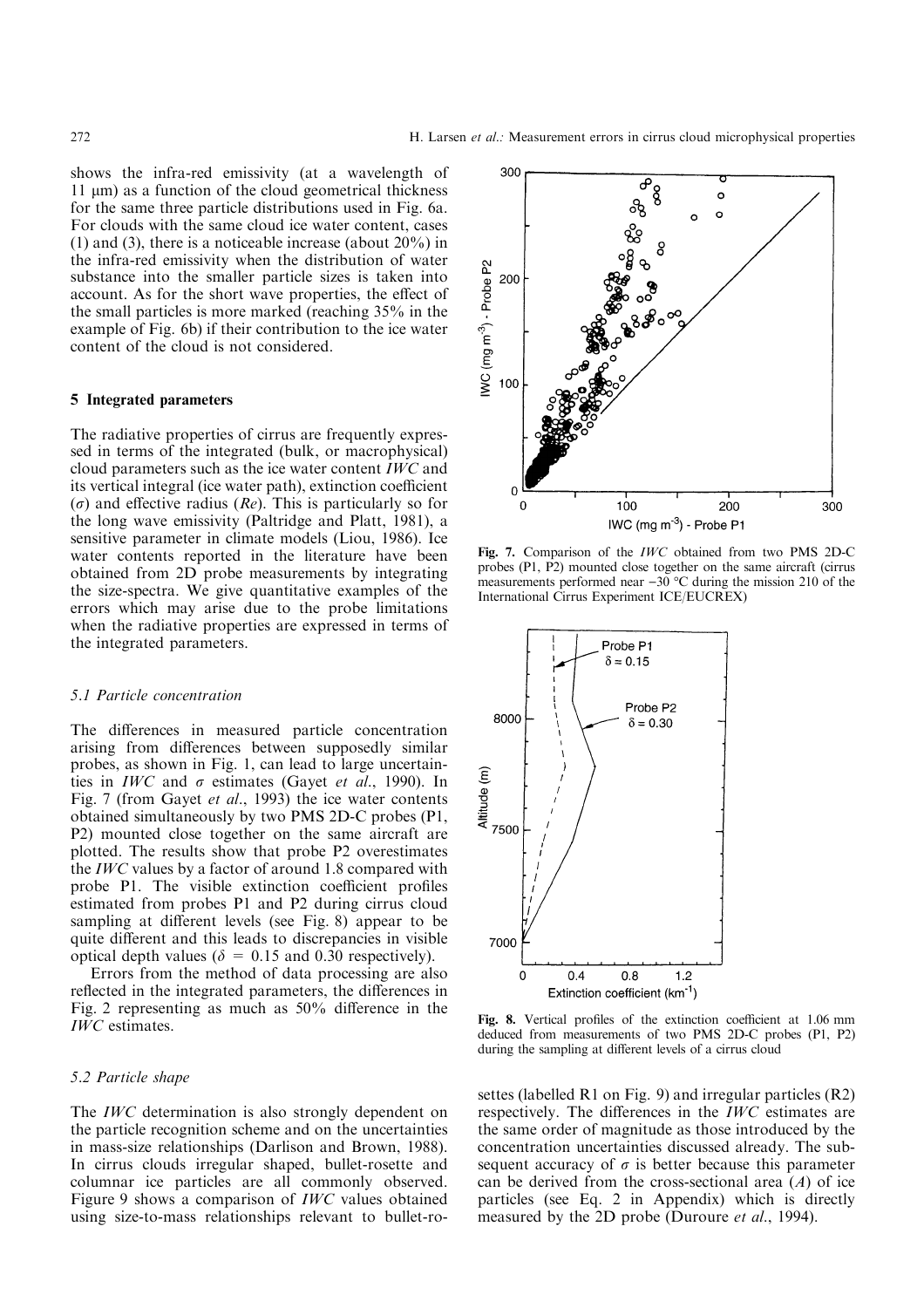H. Larsen *et al.*: Measurement errors in cirrus cloud microphysical properties 273



Fig. 9. Comparison of the IWC obtained by using two size-mass relationships  $(R1:$  bullett-rosette;  $R2:$  irregular) applied to the same data set (cirrus measurements performed near  $-30$  °C during the mission 210 of the International Cirrus Experiment ICE/EUCREX)

## 5.3 The contribution of small ice crystals to IWC,  $\sigma$  and  $R_e$

For the special case of the contrail measurements discussed in Sect. 4, the contribution of the small ice crystals to the cloud integrated parameters can be determined. Table 1 gives two sets of cloud parameters calculated from these data, for case (1) (from particles with diameter larger than  $12.5 \mu m$  (i.e.  $2D-C$  data alone) and (2) (those from all particles with diameter larger than  $1.5 \mu m$  (both FSSP and 2D-C measurements). Details of the derivation of the parameters are found in the Appendix.

Table 1 shows that merging in the FSSP measurements introduces considerable changes, particularly to the ice particle concentration (730  $1^{-1}$  versus 200  $1^{-1}$ ) and to the effective radius (19  $\mu$ m against 26  $\mu$ m), and that the *IWC* increases by around  $33\%$ .

Table 1

| Particle concentration | $2D-C$<br><b>200</b> | $FSSP + 2D-C$ |                                    |
|------------------------|----------------------|---------------|------------------------------------|
|                        |                      | 730           | $(1^{-1})$                         |
| Effective radius       | 26                   | 19            |                                    |
| <i>IWC</i>             |                      |               | $(\mu m)$<br>(mg m <sup>-3</sup> ) |

Fig. 10. a Fraction of *IWC*, b extinction coefficient  $\sigma$  and c effective radius Re contributed by FSSP to total IWC,  $\sigma$  and R<sub>e</sub> contributed by both FSSP and 2D-C

 $\blacktriangleright$ 

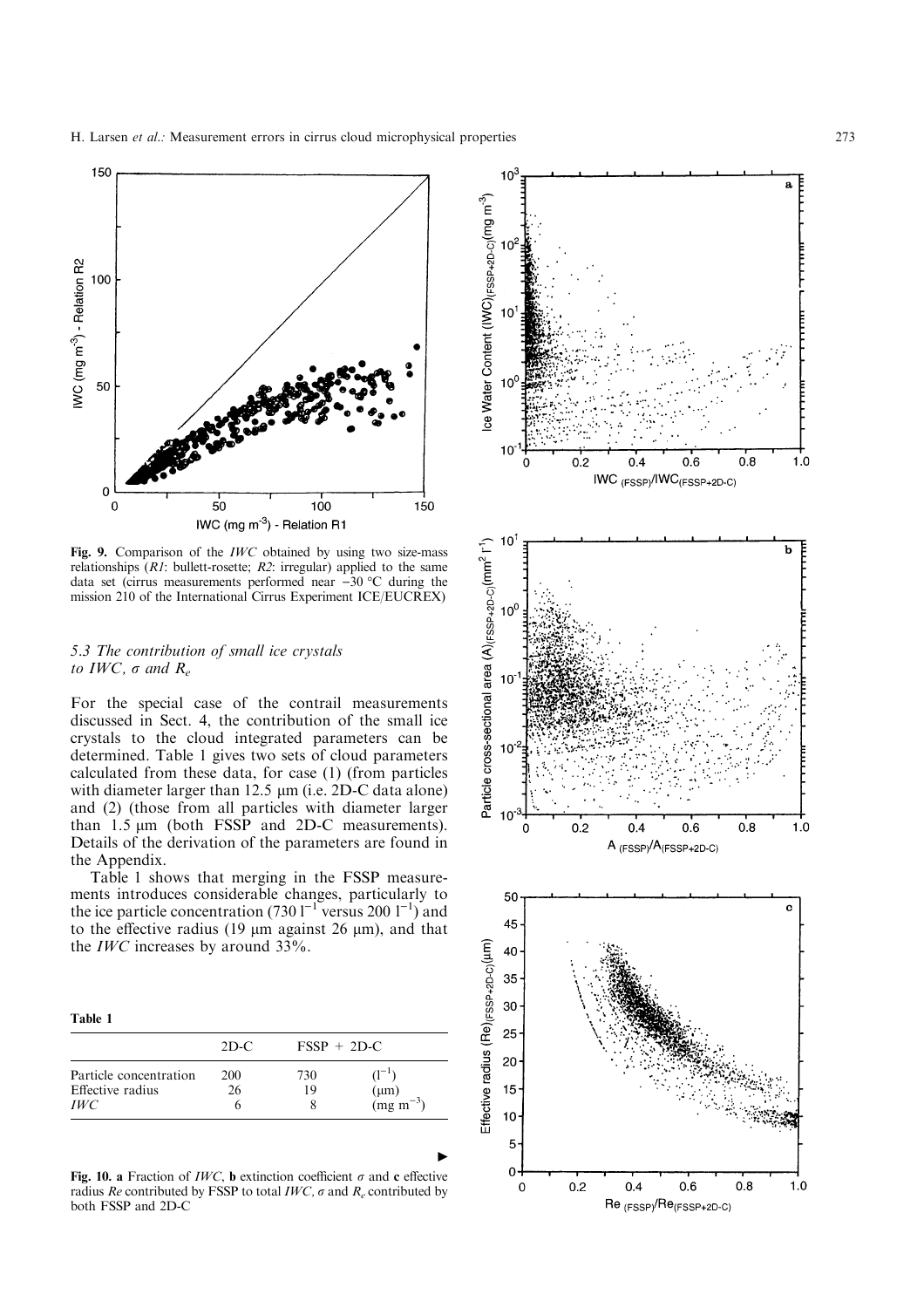Despite the fact the FSSP-100 is known to overcount when large ice crystals are present (Gardiner and Hallett, 1985; Gayet et al., 1996a), data from this probe is can be used to the estimate when the contribution of particles smaller than 30  $\mu$ m to *IWC*,  $\sigma$  and Re is important. Following the same form of presentation given by Heymsfield and McFarquhar (1996), we show in Fig. 10 the apparent fraction of IWC, A and Re contributed by the data from the FSSP compared to the total  $IWC$ , A and Re as calculated using both FSSP and 2D-C data. (Note that  $A = \sigma/2$  in this size range; see Appendix.) Despite the large scatter in the data points, probably due to the natural variability of the clouds, the results give order of magnitude indications of the contribution of particles smaller than  $30 \mu m$  (FSSP). This contribution is significant (greater than  $30\%$ ) for *IWC* and A smaller than about 1 mg m<sup>-3</sup> and  $10^{-2}$  $mm<sup>2</sup> 1<sup>-1</sup>$  respectively. The results show that the values of the effective  $Re$  radius (Fig. 10c) are considerably affected by the contribution of small particles. The contribution remains about 30% for  $Re < 35 \text{ µm}$ . These results indicate the approximate mimimum values from which the 2D-C estimates may be considered reasonable. The values are the same order as those found by Heymsfield and McFarquhar (1996) in tropical cirrus.

As a consequence of the these uncertainties, an estimate of the accuracy of the IWC determination is problematical in the absence of direct measurement. Data from the evaporative technique described by Nicholls et al. (1990) may be used as a guide to the selection of the most appropriate size-to-mass relationship in 2D data processing (Brown, 1993) and may have some benefit in identifying gross errors in 2D probe measurements, whether the latter are caused by software or hardware problems. However this technique itself can be invalid in some cases (depending on the calibration and the occurrence of subsatured air). The use of a high performance radar operated simultaneously with instrumented aircraft has also been used for IWC accuracy estimation (Heymsfield and McFarquhar, 1996). The results suggest the probe-derived IWCs are accurate to  $\pm 30\%$  but only when the dimension of the sampled particles is within the PMS probe size range.

#### 6 Conclusions

Using examples of data obtained from aircraft measurement flights in mid-latitude cirrus clouds during the EUCREX field observations, we have shown that shortcomings in the usual in situ probes (mainly PMS  $2D-C$  and  $FSSP-100$ ) can lead to significant errors (exceeding 30%) in the estimation of the cloud radiative parameters. These have substantial implications for the use of current data in climate modelling. Attempts are being made to develop new instrumentation to address these difficulties. These new instruments appear to give reliable measurements of small ice crystals and may provide useful complementary measurements for future experiments.

Acknowledgements. This work was supported in France by grants from DGAC n°9308, CNRS/PAMOY n° 94N50/0305 and in New Zealand by FRST contract CO1227 and by internal support from NIWA. It has been done as part of the European Cloud Radiation Experiment (EUCREX) supported by the European Economic Community. The authors are grateful to the anonymous reviewer who gave helpful comments on the content of the manuscript.

The Editor in chief thanks A. Heymsfield for his help in evaluating this paper.

#### Appendix: derivation of cloud-integrated parameters from PMS probe data

The integrated parameters of ice water content (IWC), extinction coefficient ( $\sigma$ ) and effective radius ( $Re$ ) are obtained from the PMS FSSP and 2D-C probe data using the following relationships:

Ice water content:

$$
IWC = \pi / 6\rho_w \sum N_i (D_{eq})^3
$$
 (1)

Extinction coefficient:

$$
\sigma = \sum Q_{ext} N_i A_i \tag{2}
$$

Effective radius:

$$
Re = \pi \sum N_i (0.5 D_{eq})^3 / \sum N_i A_i
$$
 (3)

The parameter  $n$  represents the number of size classes of the PMS probe,  $N_i$  is the size spectrum as a function of the particle area  $A_i$ ,  $\rho_w$  is the water density,  $Q_{ext}$  is the visible extinction efficiency (assumed to have a value of to 2 over the range of sizes measured, i.e., large particle approximation, valid for particle sizes larger than about  $2\mu$ m) and  $D_{eq}$  is the diameter of a water drop which would have the same mass as the crystal of area  $A_i$ . Note that  $A_i$  is the area of the projected shadow image of the particle. The  $D_{eq} - A_i$  relationships related to particle habit can be found in Heymsfield (1972).

#### References

- Arnott W. P., YaYi Dong, and J. Hallett, Role of small ice crystals in radiative properties of cirrus: a case study, FIRE II, November 22, 1991 J. Geophys. Res., 99, 1371-1381, 1994.
- Baumgardner, D., Corrections for the response times of particle measuring probes, Sixth Symposium on Meteorological Observations and Instrumentation, 148-151, American Meteorological Society, Boston, Mass., 1987.
- Baumgardner, D., J. E. Dye, and W. A. Cooper, The effects of measurement uncertaincies on the analysis of cloud particle data, Proc. 23th Conf. on Radar Meteorol. and Cloud Physics, Snowmass, Co, USA, 313-316, 1986.
- Bretherton, F. P., and V. E. Suomi, First International Satellite Cloud Climatology Project Regional Experiment (FIRE) research plan. 76 pp. (Available from the National Climatic Program Office, Rm. 108, 11400 Rockville Pike, Rockville, MD 20852), 1983.
- Brogniez, G., Light scattering by finite hexagonal ice crystals arbitrarily oriented in space. Proceedings of the International Radiation Symposium, Lille, France, 18-24 August, 64-67, 1988.
- Brogniez, G., J. C. Buriez, V. Giraud, F. Parol, and C. Vanbauce, Determination of effective emittance and radiatively equivalent microphysical model of cirrus from ground-based and satellite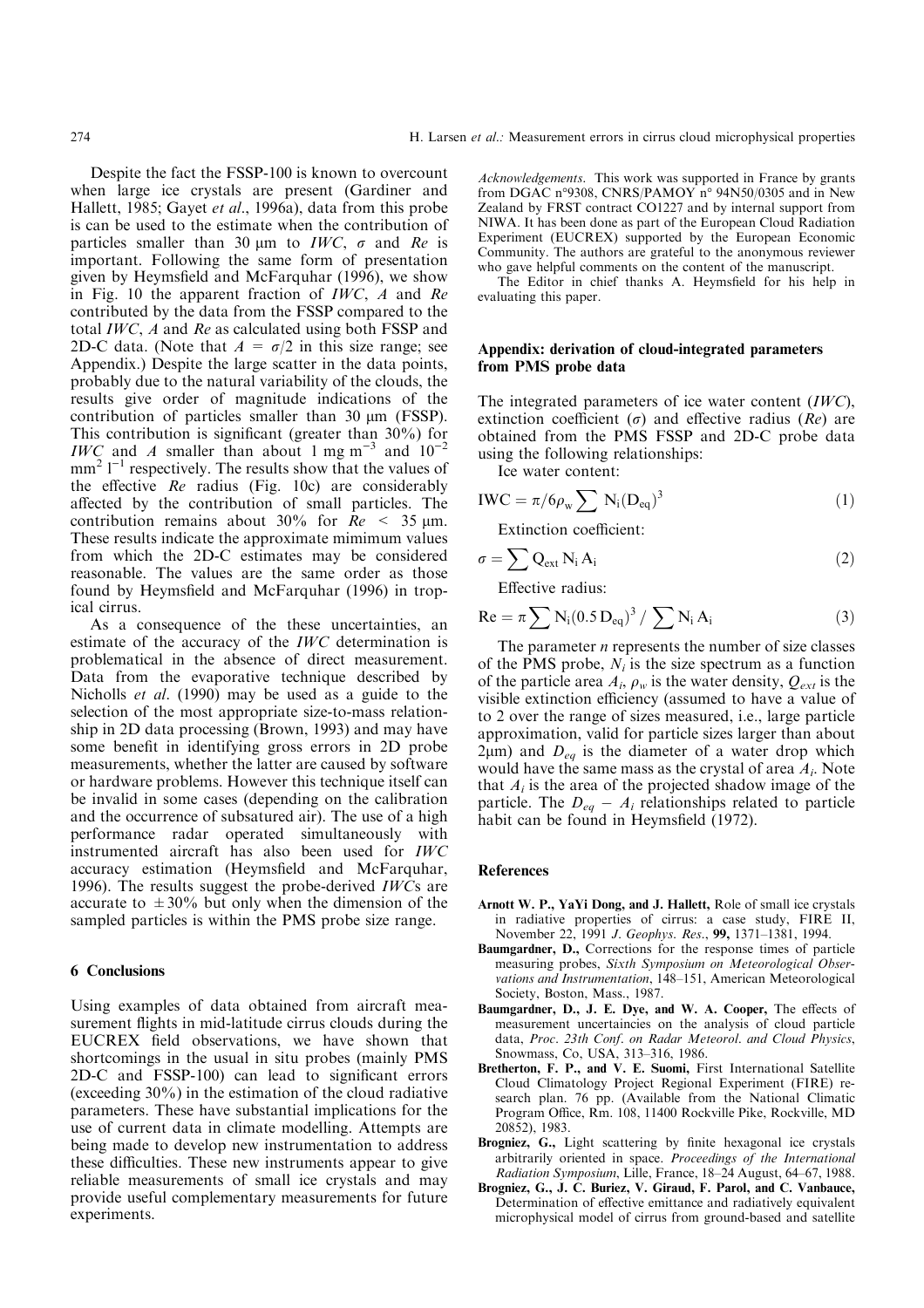observations during the International Cirrus Experiment: The 18 October 1989 case study, Mon. Weather Rev., 123, 1025-1036, 1995.

- Brown, P. R. A., Use of holography for airborne cloud physics measurements, J. Atmos. Oceanic Technol., 6, 293-306, 1989.
- Brown, P. R. A., Measurements of the ice water content of cirrus using an evaporative technique, J. Atmos. Ocean. Technol., 10, 579±590, 1993.
- Cerni, T. A., Determination of the size and concentration of cloud drops with an FSSP, J. Clim. Appl. Meteor.,  $22$ ,  $1346-1355$ , 1983.
- Cooper, W. A., and G. Vali, The origin of ice in mountain cap clouds. J. Atmos. Sci., 38, 1244-1259, 1981
- Crépel, O., J-F Gayet, J-F Fournol, and S. Oshchepkov, A new airborne polar nephelometer for the measurements of optical and microphysical cloud properties. Part II: preliminary tests, Annales Geophysicae, 15, 460-470, 1997.
- Darlison A. G., and P. R. A. Brown, The use of automatic particle recognition to improve the determination of bulk quantities from PMS 2D probe data in cirrus, Proc. 10th Int. Cloud Physics Conf., Bad Homburg, F.R.G., August 15-20, 1988.
- Duroure, C., Une nouvelle methode de traitment des images d'hydrometeores données par les sondes bidemensionelles, J. Rech. Atmos. 16, 71-74, 1982.
- Duroure, C., H. R. Larsen, H. Isaka, and P. Personne, 2D image population analysis, *J. Rech. Atmos.* **34,** 195 $-205$ , 1994.
- Fouilloux A., J. Iaquinta, C. Duroure and F. Albers, 1997: A statistical analysis for pattern recognition of small cloud particles sampled with a PMS-2DC probe. Accepted for publication in Annales Geophysicae, 1997
- Gardiner, B. A., and J. Hallett, Degradation of in-cloud forward scattering spectrometer probe in the presence of ice particles, J. Atmos. Ocean. Technol., 2, 171-180, 1985.
- Gayet, J-F, P. A. Brown, and F. Albers, Results of the PREICE experiment, 42 pp. Report available from LaMP, Université Blaise Pascal, Clermont-Ferrand, France, 1990.
- Gayet, J-F, P. R. A. Brown, and F. Albers, A comparison of incloud measurements obtained with six PMS 2D-C probes, J. Atmos. Ocean. Technol., 10, 180-194, 1993.
- Gayet, J-F., G. Febvre, and H. R. Larsen, On the reliability of the PMS FSSP probe in the presence of small ice crystals, *J. Atmos.* Ocean. Technol., 13, 1300-1310, 1996a.
- Gayet, J-F., G. Febvre, G. Brogniez, H. Chepfer, W. Renger, and P. Wendling, Microphysical and optical properties of cirrus and contrails: cloud field study on 13 October 1989, J. Atmos. Sci., 53, 126-138, 1996b.
- Gayet, J-F, O. Crépel, J-F. Fournol and S. Oshchepkov, A new airborne polar nephelometer for the measurements of optical and microphysical cloud properties. Part I: Theoretical design, Annales Geophysicae, 15, 451-459, 1997.
- Heymsfield, A. J., Ice crystal terminal velocities, J. Atmos. Sci., 29, 1348±1357, 1972.
- Heymsfield, A. J., Ice particle evolution in the anvil of a severe thunderstorm during CCOPE J. Atmos. Sci.,  $43$ ,  $2463-2478$ , 1986.
- Heymsfield, A. J., Microphysical structures of stratiform and cirrus clouds in: aerosol cloud-climate interactions, Academic Press, Ed. P. V. Hobbs, 97-121, 1993.
- Heymsfield, A. J., and J. Parrish, A computational technique for increasing the effective sampling volume of the PMS twodimensional particle size spectrometer, J. Appl. Meteorol., 17, 1566±1572, 1978.
- Heymsfield, A. J., and D. Baumgardner, Summary of a Workshop on processing 2-D probe data, Bull. Am. Meteorol. Soc., 66, 437±440, 1985.
- Heymsfield, A. J., and L. M. Miloshevich, Relative humidity and temperature influences on cirrus formation and evolution. Observations from wave clouds and FIRE-II, J. Atmos. Sci., 52, 4302-4326, 1995.
- Heymsfield, A. J., and G. M. McFarquhar, High albedos of cirrus in the tropical Pacific warm pool: microphysical interpretations

from CEPEX and from Kwajalein, Marshall Islands, J. Atmos. Sci., 53, 2424-2451, 1996.

- Heymsfield, A. J., K. M. Miller, and J. D. Spinhirne, The  $27-28$ October 1986 FIRE IFO Cirrus case study: cloud microstructure, Mon. Weather. Rev., 118, 2313-2328, 1990.
- Iaquinta, J., H. Isaka, and P. Personne, Scattering phase function of bullet-rosette ice crystals, *J. Atmos. Sci.*,  $42$ , 1401–1413, 1995.
- Kinne, S., and K. N. Liou, The effects of the nonsphericity and size distribution of ice crystals on the radiative properties of cirrus clouds, Atmos. Res., 24, 273-284, 1989.
- Kinne, S., T. P. Ackerman, A. J. Heymsfield, F. P. J. Valero, K. Sassen, and J. D. Spinhirne, Cirrus microphysics and radiative transfer: cloud field study on 28 October 1986, Mon. Weather Rev., 20, 661-684, 1992.
- Knollenberg, R. G., Three new instruments for cloud physics measurements: the 2-D spectrometer, the forward scattering spectrometer probe and the active scattering aerosol spectrometer, Proc. Int. Conference on Cloud Physics, Boulder, Co., July 26-30, 1976.
- Korolev, A. V., S. V. Kusnetsov, Y E. Makarov and V.S. Novikov, Evaluation of measurements of particle size and sample area from optical array probes, J. Atmos. Ocean. Technol., 8, 514-522, 1991.
- Lawson, R. P., Digital holographic measurements of cloud particles, Proc. AMS Conference on Cloud Physics, Dallas, January 15-20, 1995.
- Liou, K. N., Influence of cirrus clouds on weather and climate processes: a global perspective, Mon. Weather Rev., 114, 1167-1199, 1986.
- McFarquhar, G. M., and A. J. Heymsfield, Microphysical characteristics of three anvils sampled during the Central Equatorial Experiment, J. Atmos. Sci., 17, 2401-2423, 1996.
- Moss, S. J., and D. W. Johnson, Aircraft measurements to validate and improve numerical model parametrizations of the ice to water ratios in clouds, Proc. 11th Int. Conference on Clouds and Precipitation, Montreal, August 17-21, 1992.
- Nicolls, S., J. Leighton, and R. Barker, A new fast response instrument for measuring total water content from aircraft, J. Atmos. Ocean. Technol., 7, 706-718, 1990.
- Paltridge, C. W. and C. M. R. Platt, Aircraft measurements of solar and infra-red radiation and the microphysics of cirrus clouds, Qu. J. R. Meteorol. Soc., 107, 367-380, 1981.
- Platt, C. M. R., J. D. Spinhirne, and W. D. Hart, Optical and microphysical properties of a cold cirrus cloud: evidence for regions of small ice particles,  $J. Geophys. Res., 94, 151–164,$ 1989.
- Ramanathan, V., E. J. Pitcher, R. C. Malone, and M. L. Blackmon, The response of a spectral general circulation model to refinements in raditive process,  $J.$  Atmos. Sci., 40, 605-630, 1983.
- Ramanathan, V., R. D. Cess, E. F. Harrison, P. Minnis, B. R. Barkstrom, E. Ahmad, and D. Hartman, Cloud-radiative forcing and climate: results from the Earth Radiation Budget Experiment, Science, 243, 57-63, 1989.
- Ramanathan, V., B. Subasilar, G. J. Zhang, W. Conant, R. D. Cess, J. T. Kiehl, H. Grassl, and L. Shi, Warm pool heat budget and shortwave cloud forcing: a missing physics? Science, 267, 499-502, 1995.
- Raschke, E., European Cloud and Radiation Experiment (EUC-REX). Final report on the project EV5V-CT92-0130 EUCREX-2, 154 pp, available at the GKSS Research Center, Geesthacht, Germany, 1996.
- Raschke, E., J. Schmetz, J. Heintzenberg, R. Kandel, and R. Saunders, The International Cirrus Experiment (ICE). A joint European effort, ESA Journal, 14, 193-199, 1990.
- Stephens, G. L., S. C. Tsay, P. W. Stackhouse, and P. J. Flatau, The relevance ofthe microphysical and radiative properties of cirrus clouds to climate and climatic feedback, J. Atmos. Sci., 47, 1742±1753, 1990.